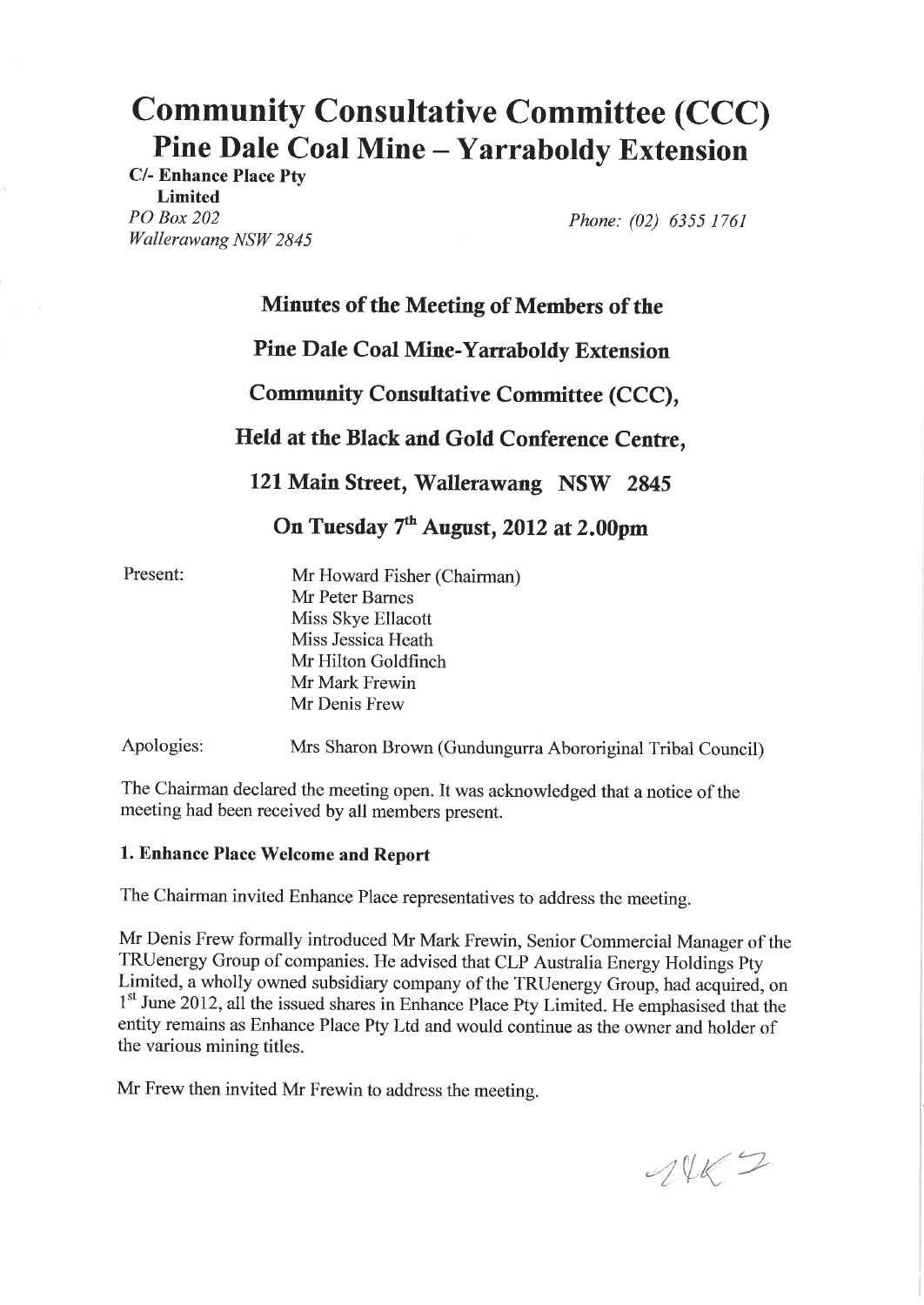Mr Mark Frewin briefed the meeting stating that TRUenergy was involved in the region primarily via a gentrader contract with Delta Electricity. Specifically he advised that as part of the contractual arrangements with Delta, TRUenergy was responsible for the sourcing of fuel for the two local power stations, and also the purchasing of the electricity produced by the stations for trading in the electricity market. The requirement to acquire coal was influential in the purchase of the Enhance Place Company with the intention of continuing to operate the Pine Dale Mine as a fuel supplier to the power plants.

The Chairman thanked Mr Frewin for his comments.

Mr Hilton Goldfinch advised that the management and daily operations of the mine site would remain the same and that TRUenergy had given an undertaking to uphold the project approval conditions.

Mr Fisher asked if TRUenergy would source all coal required for Mt Piper and Wallerawang power stations. Mr Frewin confirmed and advised that the requirement was part of the outcome of the privatisation process in which the gentrader contracts were constructed by the former New South Wales government. Mr Fisher then asked if TRUenergy owned any other coal mines. Mr Frewin advised that TRUenergy owns and operates Yallourn coal mine in Victoria, which is associated with the Yallourn power station. It is an open cut brown coal mine and has many similarities to Pine Dale.

The Chairman thanked Mr Frew for his past contributions to the committee, stating that his commitments were always forthcoming and appreciated. He expressed the hope that the same commitment will be shown in the future.

## 2. Minutes of the Previous Meeting

The Chairman referenced the minutes of the previous meeting held on 19 January 2012 which had been distributed to all members of the committee and posted on the company's website. Following discussion and on the motion of Mr Peter Barnes, supported by Miss Skye Ellacott, the minutes were unanimously accepted as a true and accurate record of the meeting.

## o Business Arising

Mr Barnes advised that he had spoken to Mr Frew regarding the required minimum number of community representatives stating that "whilst the committee had voted on one representative, being the minimum, he noted that the actual guidelines, from the government, is two such representatives, as recommended in the business papers of the initial meeting of the committee members, so we have gone outside the guidelines". Mr Barnes suggested that the Chairman allow the matter to be further considered at the next meeting.

 $4119$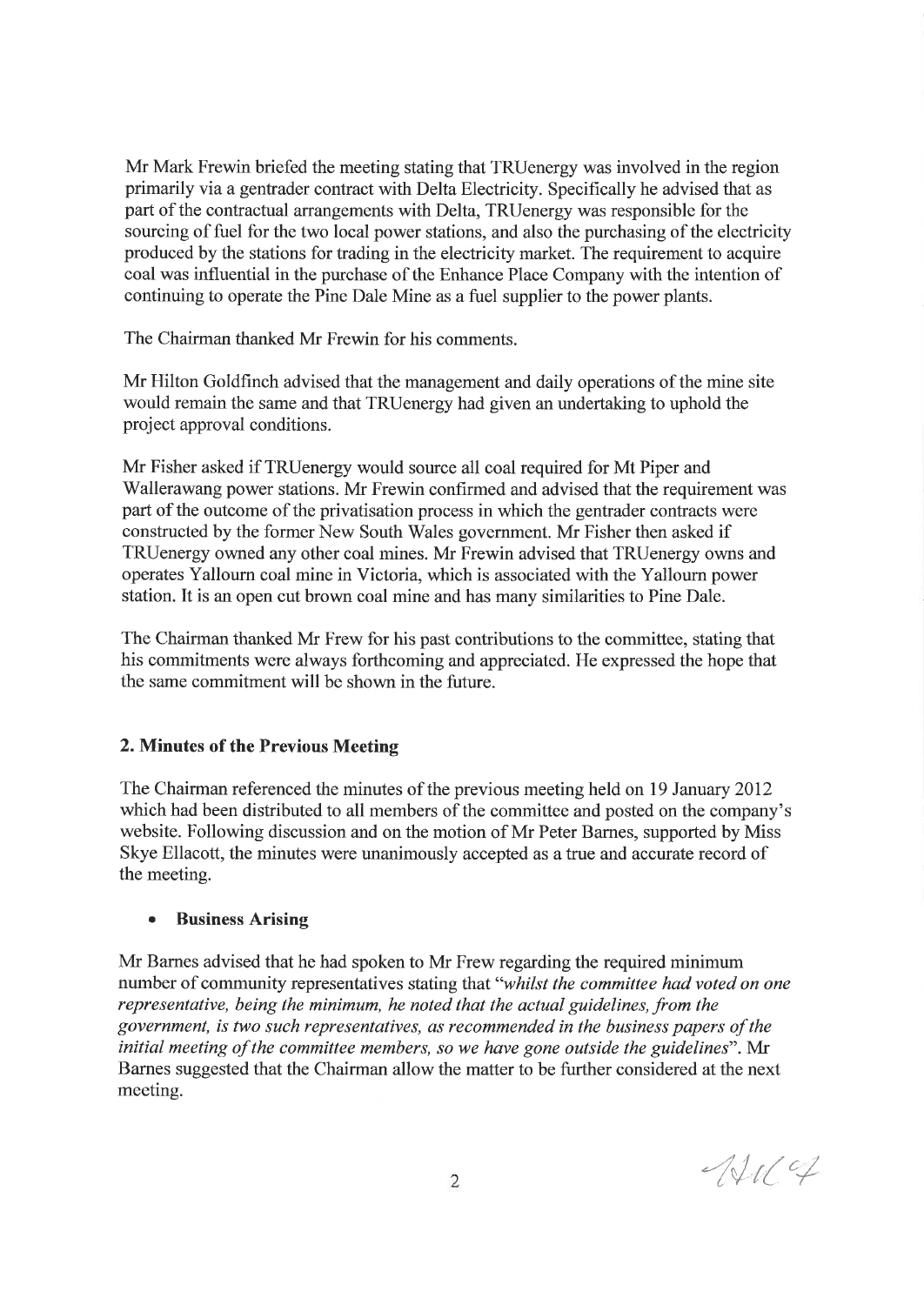The Chairman then asked "Where are we actually up to with trying to source  $a$ replacement for Mrs Renson?"

Mr Frew advised the committee that some canvassing of neighbours had taken place, in seeking to replace Mrs Renson as a community representative, however no-one had volunteered. It was noted that Mrs Renson did put forward a nominee, namely Mr Bob Taylor. Mr Taylor's nomination, which was supported by Mr Peter Barnes, as being an appropriate replacement and endorsed by two local residents, namely Mr Chris Brackenrig and Mr Graeme Jenkins, was submitted to the NSW Department of Planning on  $20<sup>th</sup>$  July 2012 and whilst Departmental officers were understanding of the company's initiative, it was recommended that the company advertise the vacancy. Mr Frew further informed the meeting that following discussion with the Chairman and others an advertisement was placed in the public notice section of the Lithgow Mercury on Saturday  $28<sup>th</sup>$  July 2012, but no response had been received to date.

It was noted that the advertisement allowed for consideration and submission up until  $25<sup>th</sup>$ August 2012.

Following discussion the committee agreed that in the absence of other nominees on the closing date, the company would formally submit the nomination of Mr Robert Taylor as being the recommendation of the committee, and forward his acceptance together with correspondence from referees as contained in the business papers.

Further it was agreed that in the presence of other nominations being received, that details of such applicants, would be forwarded to the current committee members, and considered in a telephone hook up, to be arranged by Enhance, rather than at a formal meeting, and resolve as to who would be recommend to govemment, albeit that government would be informed of all the nominations or applications.

The committee was in agreeance with this process.

There being no further matters arising from the minutes of the previous meeting the Chairman signed the minutes as a true and correct record.

#### 3. Ground Water, Depositional Dust, HVAS and Meteorological Monitoring Report

The environmental report as included in the business papers, for the month of May 2012, as compiled by RCA's Ms Karen Tripp, detailing groundwater, depositional dust and meteorological monitoring, highlighted that there have been no exceedances and all aspects of the project approval conditions and environmental protection licence, being licence number 4911, had been complied with.

Mr Barnes then queried Mr Goldfrnch's statement relating to compliance asking specifically about the reporting of blast monitoring including air blast pressure and vibration monitoring. He then questioned as to whether Enhance Place had been carrying

 $1844$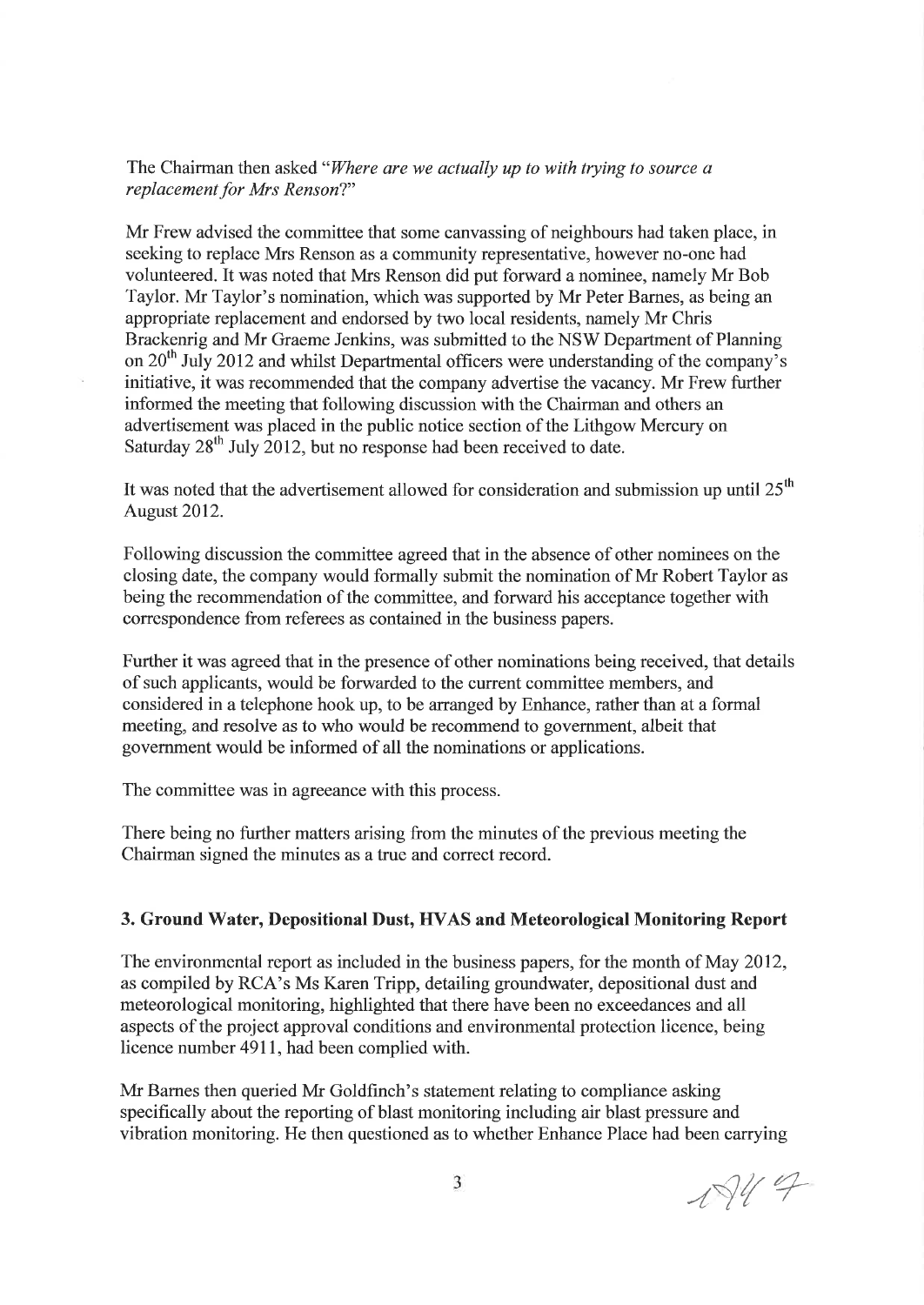out vibration tests. Mr Goldfinch reassured Mr Barnes that every blast was monitored in accordance with the parameters defined by the appropriate authorities for air blast pressure and vibration. Mr Barnes then stated that he had never seen a vibration monitoring report and stipulated that vibration was a real problem for some of the residents. He also advised of his understanding that if there was a problem on the mine site with a blast, the residents only have 72 hours to notify their insurance company to have anything done about it. Mr Barnes expressed his disappointment that management had not included any monitoring reports relating to vibration, in the business papers for the committee members. Following discussion Mr Goldfinch was invited to include the latest available report in the business papers of future meetings. Mr Goldfinch agreed and undertook to post the most recent, and future, vibration results on the company's website.

Mr Barnes then noted that most of the complaints as recorded in the business papers were related to blasts. Mrs June Weekes on 27th June had complained about the blast as had others. Mr Barnes then added "if you had a vibration report you should have handed it to them and you could have said, quite simply, here is a vibration report".

Mr Frew in response, advised that all neighbours who had introduced comments and or complaints by way of correspondence had in fact been afforded discussions with management, and noted that this approach was exactly along the lines previously recommended by Mr Barnes and pleasingly, in all instances, management were able to advise compliance. Mr Goldfinch then confirmed that in response to complaints received by management, albeit on some occasions via the company's enquiry line, responses had been made to the complainant and specifically the levels of vibration or overpressure, that being noise, had been supplied to the individuals seeking same.

Mr Frew thanked Mr Barnes for the suggestion that reports, addressing vibration, be made available to future meetings of the consultative committee.

Miss Ellacott then suggested that the environmental report should have a sunmary page simply stating that it is in compliance or otherwise. She then stated that whilst the air quality and dust reports include such a statement, the water reporting was difficult to understand and that a summary page would be beneficial. Mr Barnes then informed Miss Ellacott that the suggestion of a one page summary was made many years ago. Mr Frew acknowledged that this suggestion had been made and that the consultant was then requested to provide same, and were of the view that the report, that is in the business papers, and which is supplied to Council on a monthly basis, is indeed only a pracie of the full report supplied to management and therefore satisfied the request.

Mr Goldfinch was requested to seek the provision of a more precise summary from the consultants, addressing the issues discussed.

 $AH/2$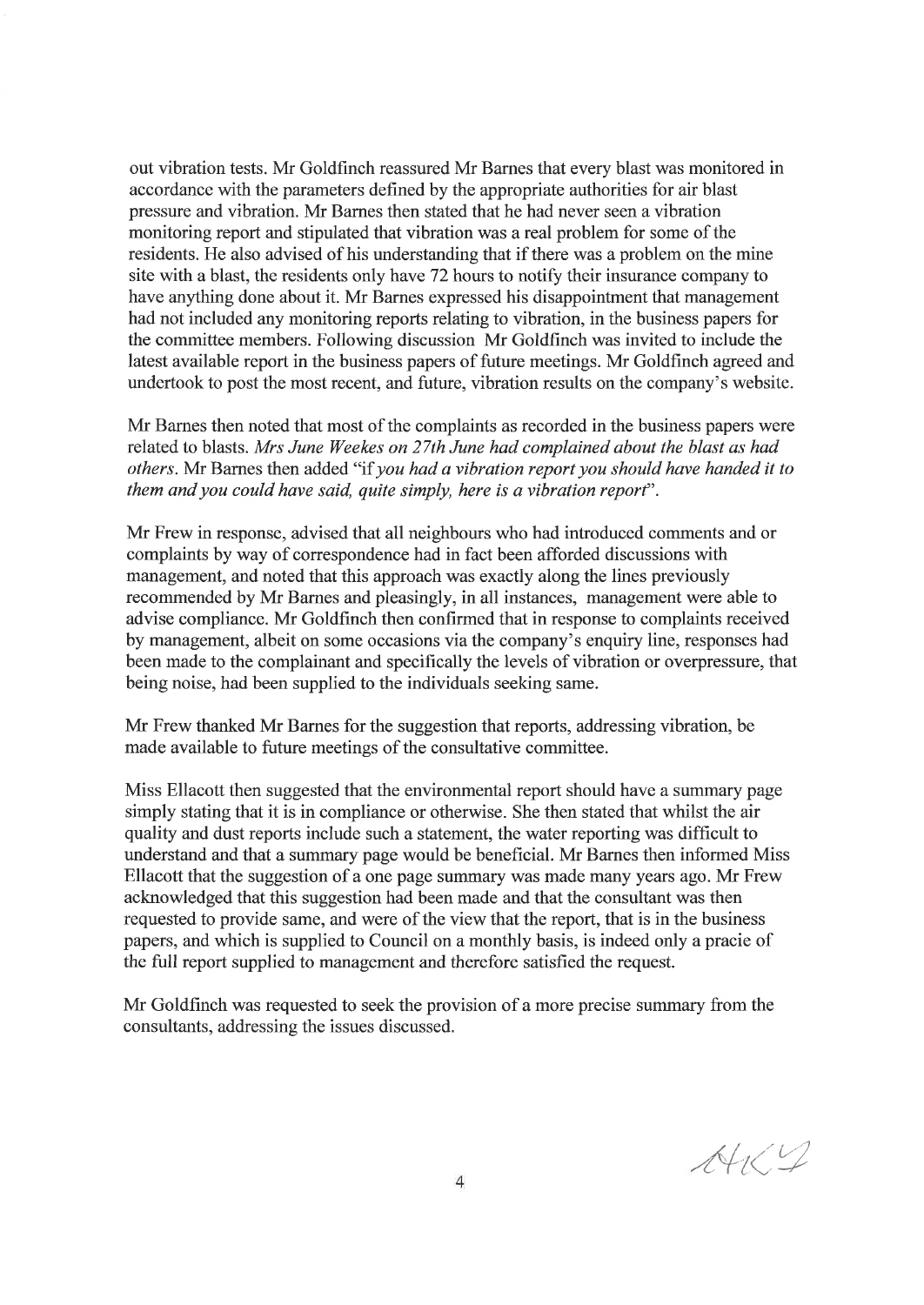## 4. Correspondence

- It was noted that no correspondence had been directly received by any committee member.
- Mrs Rensons Resignation previously discussed.
- o Various residents

The Chairman then asked how Enhance had dealt with the complaints received, as included in the business papers, regarding noise, dust, etc. Mr Goldfinch advised that any comments or complaints made in relation to Stage 2 development, had previously been agreed as not being the subject of discussion by the CCC members, however emphasized that all such complaints and comments were being noted for future consideration if and when Stage 2 is granted the status of a project approval by the NSW Government. However he restated, with reference to the consultant's report included in the business papers, that the company had been compliant in all environmental and operational matters and all the complaints had been advised of same.

Mr Frew advised, in response to a question of the Chairman that the company's policy had always been that if a complaint or enquiry is received, the complainant is invited to the office or invited to speak with management to address their concerns. He emphasized that this committee has previously agreed that it is not its province to consider Stage 2 development matters however in relation to matters of concem to neighbours relating to the Pine Dale Mine, they have been and will continue to be afforded the opportunity of a discussion.

It was noted however that a call to the company's enquiry line by Mr Barnes, in relation to his observation of foam in Neubeck's creek, had wrongly been considered as an advice to management rather than a complaint.

The Chairman then specifically enquired as to the response by management to the correspondence of Ms Julie Favell. Mr Frew confirmed that management had corresponded with Ms Favell in the terms discussed at the last CCC meeting and that a copy of the response dated 25 January 2012 was included in the business papers. Following discussion it was resolved that the Secretary note that the company had corresponded with Ms Favell and had not received any further communication in relation to same.

Mr Peter Barnes

The Chairman invited Mr Peter Bames to addressed documents, which he had sought leave to table, regarding blasting problems in mines in Queensland and NSW with noxious gas. Specifically, Mr Barnes summarized a "safety Alert" paper prepared by the Queensland government, advising what happens when there has been a "burn" and provided details of what needs to be done. Mr Frew informed the committee members

";-/l¿ /,¿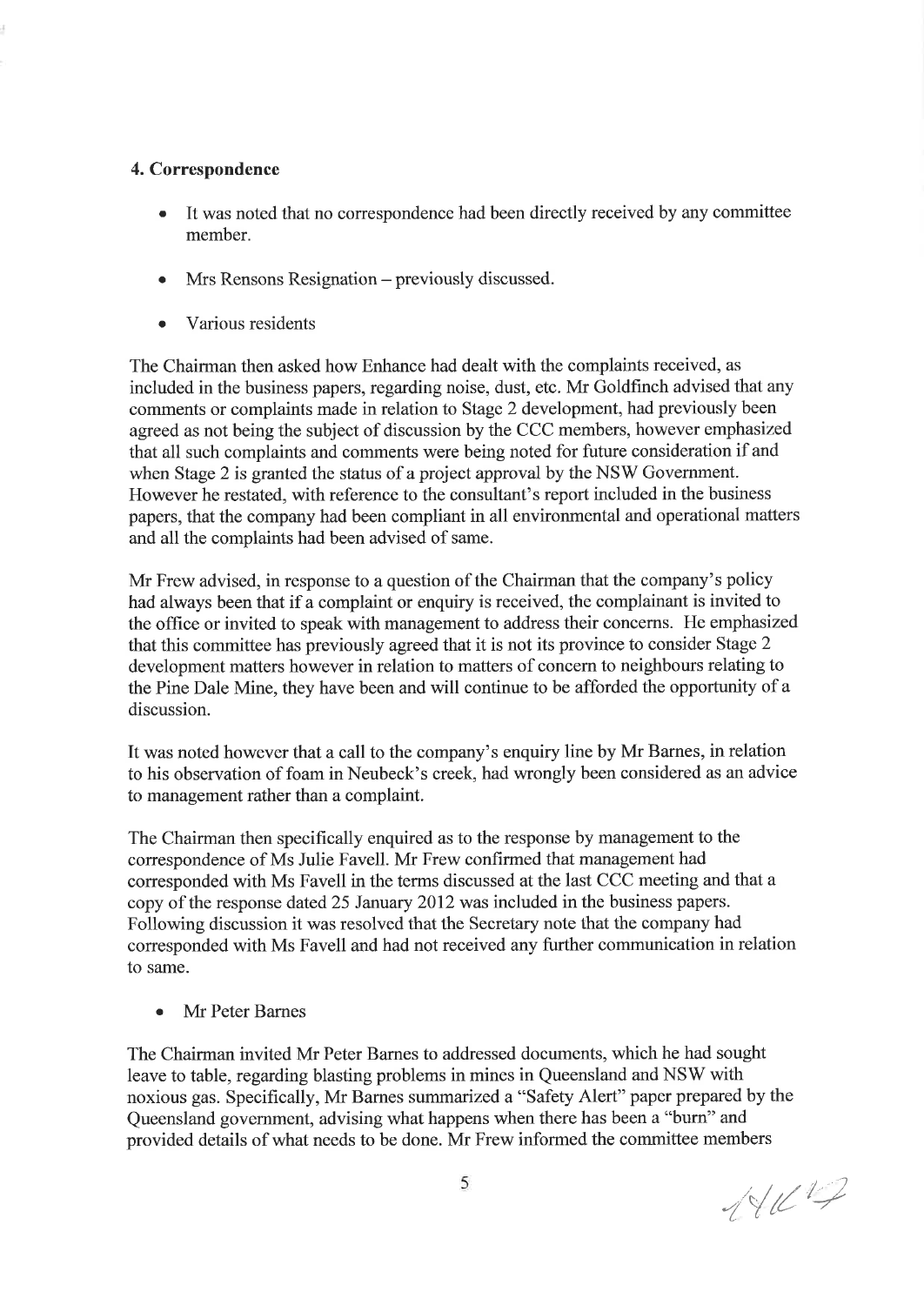that following discussion with Mr Bames concerning the referenced publications tabled he had copied, from the website, the 149 pages of the report and included them in the Secretary's copy of the business papers. He also confirmed that all reports introduced by Mr Barnes had been reviewed by management and referred to Mr Goldfrnch for further consideration.

Mr Goldfrnch stated that an independent expert in blasting, Mr Thomas Lewandowski of Enviro Strata Consulting carried out multiple sensor gas analysis on occasions during the blasts that have occurred on the Pine Dale site investigating the procedures and analysing the process that is deployed for blasting at the Pine Dale Mine site such being covered by the Blast Management protocols and blast management plan as displayed on the company's website for anyone's perusal. In short the analysis from the blasting is that with the correct selection of explosives used on site and the appropriate use, there is no exposure to the workers, or to the people about the area due to the methodology that is adopted on site.

The Chairman then recommended that the minutes reflect that committee member, Mr Peter Barnes had tabled a document from Queensland Government, being "Safety Alert" which addressed the prevention and management of blast fumes, and that Mr Barnes had requested that management, include the "Safety Alert" brochure in the business papers of the next meeting for further review by the committee.

Following discussion Mr Goldfinch undertook to provide advice of Enhance Place Pty Ltd's obligations with regard to duty of care, to the members, at the next committee meeting, together with a report detailing the policies and protocols implemented in blasting at Pine Dale noting that gas is a necessary and natural byproduct of any combustion.

Correspondence to Sara Wilson, NSW Department of Planning

The meeting noted that this was previously considered in the discussion regarding the resignation of Mrs Renson.

## 5. General Business

. Complaints Register

Mr Goldfrnch advised the committee that the complaints register which was included in the business papers, is kept up to date on a monthly basis and can be referenced on the company's website. All complainants had received a response from the company.

The Chairman then asked if the complainants were happy with the responses received. Mr Goldfinch stated that the complainant's are given an opportunity to seek any further clarification needed, or, if they want to have their home inspected raising a dilapidation

 $A#2$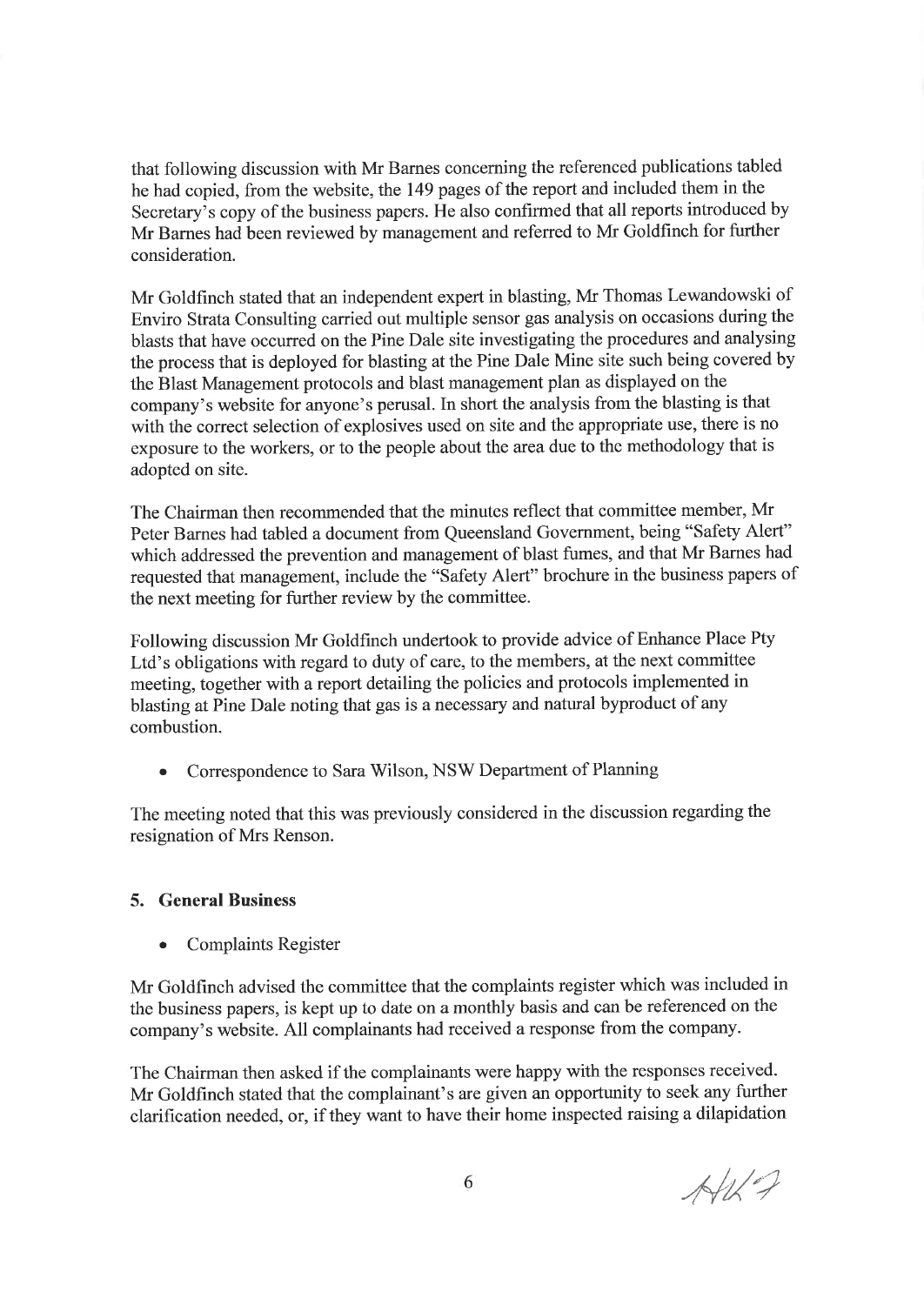report to be done by an independent building inspector. Such offers made to date, have not been taken up.

The Chairman then raised the complaints regarding noise from Ms Favell and Mrs Vincent, asking if there had been any abnormal levels of noise.

Mr Goldfinch stated that in regard to the initial construction phase of the Yarraboldy development an amenity bund was established and as soon as comments were received about the noise from the machinery being utilized, the machinery was moved and a seven day unattended noise monitor was put in place and analysed by independent consultants RCA laboratories. Bunds were and have been substantial in the construction however advised that because further development is to the north (further away from residents), and the lower the operations go into the mine, the impact on amenity will reduce.

The Chairman then enquired if the noise monitoring results had been forwarded to the complainants, Mr Goldfinch stated that to his recollection the report had been on forwarded however he would review and advise the members at the next meeting.

Miss Ellacott then asked, accepting that all monitoring was within compliant levels, if there had been an increase in noise and dust, given that there was an increase in complaints. Mr Goldfrnch stated that there had not been an increase in noise and dust, although Stage 1 (Yarraboldy) is closer to the residents than the previous mine site (Pine Dale) however stated that the mining activity was slowly moving away from the residents.

#### **Next meeting**

The committee agreed that the next meeting would be held in January 2013.

Mr Frew recommended a telephone hookup in the presence of the need to consider applications that may be forthcoming regarding the replacement of Mrs Renson as the community representative, otherwise if no other nominations are received management would put forward to the Department of NSW Planning, Mr Taylor's nomination as having the support of the committee. It was resolved to accept the recommendation.

The Chairman then discussed with Miss Ellacott that he was of the view that he was Chair of the committee following the nomination of the Lithgow Council and as he was not contesting the next Local Government election he was unsure of his status going forward, as Chair, however he would discuss it with Enhance Place's new management and indicate to them that they might want to get another chairman to fulfill the role.

Mr Frew, however, advised the meeting that the company in nominating Mrs Sharon Brown of the Gundungurra Aboriginal Tribunal Council together with Mr Howard Fisher, Mr Peter Barnes, and Mrs Sabina Renson as community representatives they, out of courtesy, and not by way of obligation, advised the Lithgow Council of the nominations to the NSW Govemment Department of Planning and coincidentally had

 $-1127$